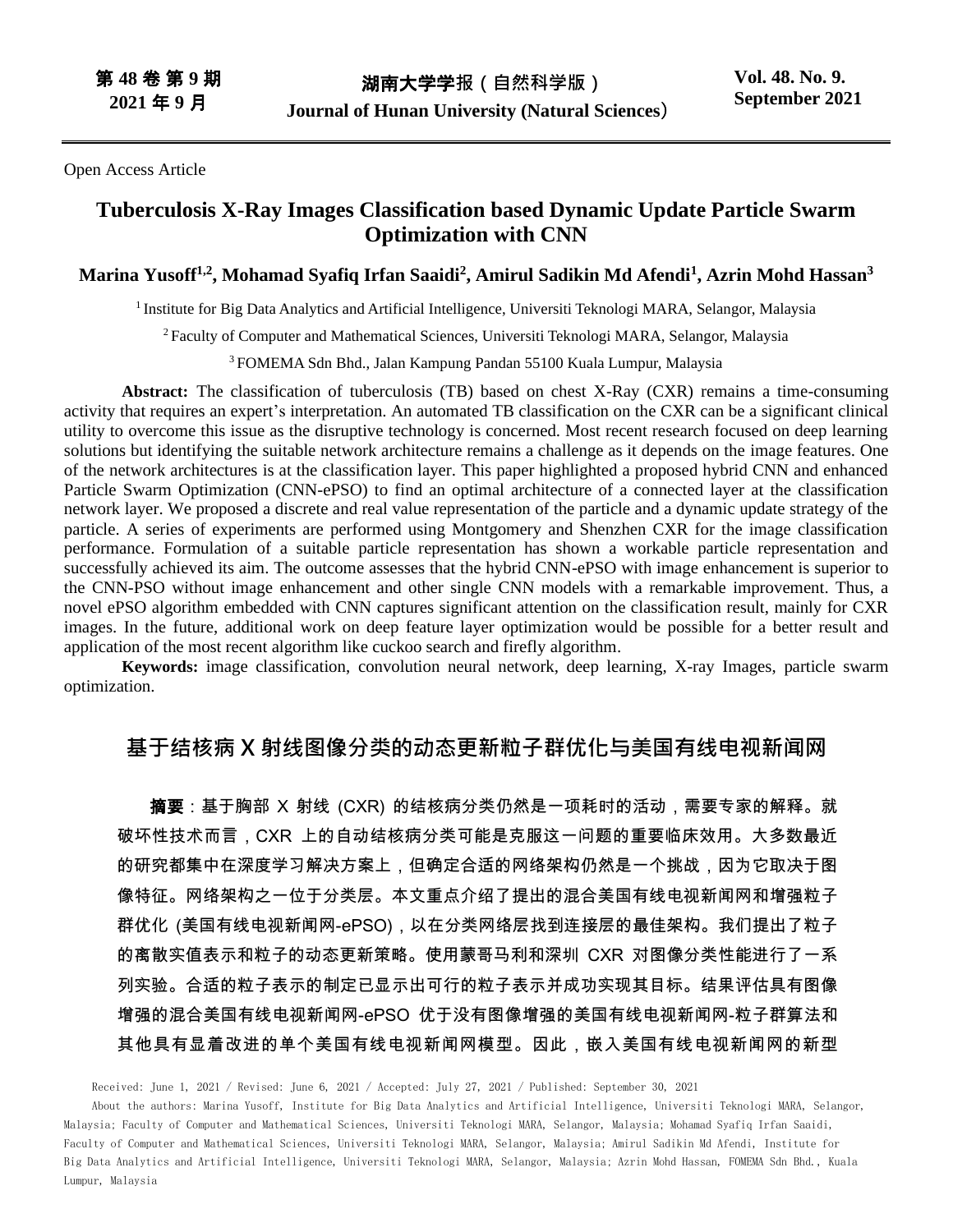ePSO 算法在分类结果上引起了极大的关注,主要针对 CXR 图像。未来,在深度特征层优化方 面的额外工作将有可能获得更好的结果和应用最新的算法,如布谷鸟搜索和萤火虫算法。

**关键词**:图像分类、卷积神经网络、深度学习、X 射线图像、粒子群优化。

### **1. Introduction**

Tuberculosis (TB) is an acute infectious disease in the world. Quick and precise TB classification is necessary for ensuring disease prevention. Nonetheless, TB diagnosis disparities continue to exist in many highburden countries [1]. TB ranks among the top in worldwide fatality causes [2]. Every year millions of people tend to fall ill with TB. In 2018, ten million individuals were approximately infected with TB, and a million and a half have reported the death. The disease implication ranges greatly from fewer than 5 to over 500 new patients per 100 000 citizens every year [3]. The fundamental cause of this high death rate is the gap in TB detection: over one portion of approximately ten million TB incidents is not registered and detected [4]. Many solutions were established. One of them is Chest X-Ray (CXR).

CXR is restricted through its moderate accuracy, overprice equipment, and low reliability. Moreover, some countries with the largest burden share suffer from skilled radiologists' shortage in analyzing the CXR images [1]. An automated CXR TB screening system should be viable for low-income countries with low accessibility to healthcare providers [5]. Deep learning techniques are currently considered because of their excellent rapport in image classification capability. It seems the technique is well suited for image analysis. The research on deep learning capabilities is still ongoing, especially in medical and healthcare. Deep learning work in the classification of medical images has produced results that match medical experts. In a data collection of over 100,000 CXR, CheXNet has shown an improved solution to radiologists offering assistance [6]. The diagnosis of pulmonary TB on CXR declared impressive introductory output analyses of five hundred people infected with TB and about five hundred ordinary people in four data collection by utilizing convolution neural network (CNN) methods. Even so, their work was centralized on identifying TB with limited data collection [7]. More work was done on a specific CXR image and demonstrated different results with many deep learning

models and multiple types of CXR images, including COVID-19 CXR images [8-9]. However, it is a problem [8] and architecture [9-10] and parameters dependence [7], [12]. Also, the quality of the X-Ray images requires a specific task like augmentation [6], [9] to deal with a small number of images and images enhancement [13] and to remove noise or related occlusion [12].

Another important aspect is the applied classification method that determines the accurateness of the solution. Different architectures of CNNs can influence the CNN model performances. Identifying suitable architecture remains a challenge as it is the dependent type and features of the images. Recent research produced and tested on deep learning solutions improved the solutions with several strategies such as transfer learning and embedded nature-inspired algorithms [12], [15]. Several aspects were considered when employed nature-inspired algorithms, such as one of the popular [16-17], easy implementation [18-20], and fast convergence [19] is Particle Swarm Optimization (PSO). PSO has successfully searched for optimal network architectures [10-11], [21-22]. For instance, PSO can work as an autoencoder for CNN architectures-based image classification architectures [10-11], [21]. However, their algorithm deals with searching an optimal convolution architecture in CNN using Shenzen (SZ) and Montgomery County (MC) benchmark CXR datasets. The accuracy was reported to improve with the employment of PSO. In this paper, we concentrate on the steps for finding a suitable classification layer. In this respect, a nature-inspired computational optimization is improved to accommodate mainly adaptive changes of several layers.

Hence, we proposed an enhanced PSO (ePSO) that is hybrid with CNN. The CNN-ePSO is expected to find an optimal architecture of a connected layer at the classification layer. The comparison with the recent CNN model and the previous models using benchmark TB CXR images is elaborated. We aim to use PSO to select the network layer architectures with a good balance between searching, loss, and classification accuracy. Thus, our main contribution is a novel PSO algorithm is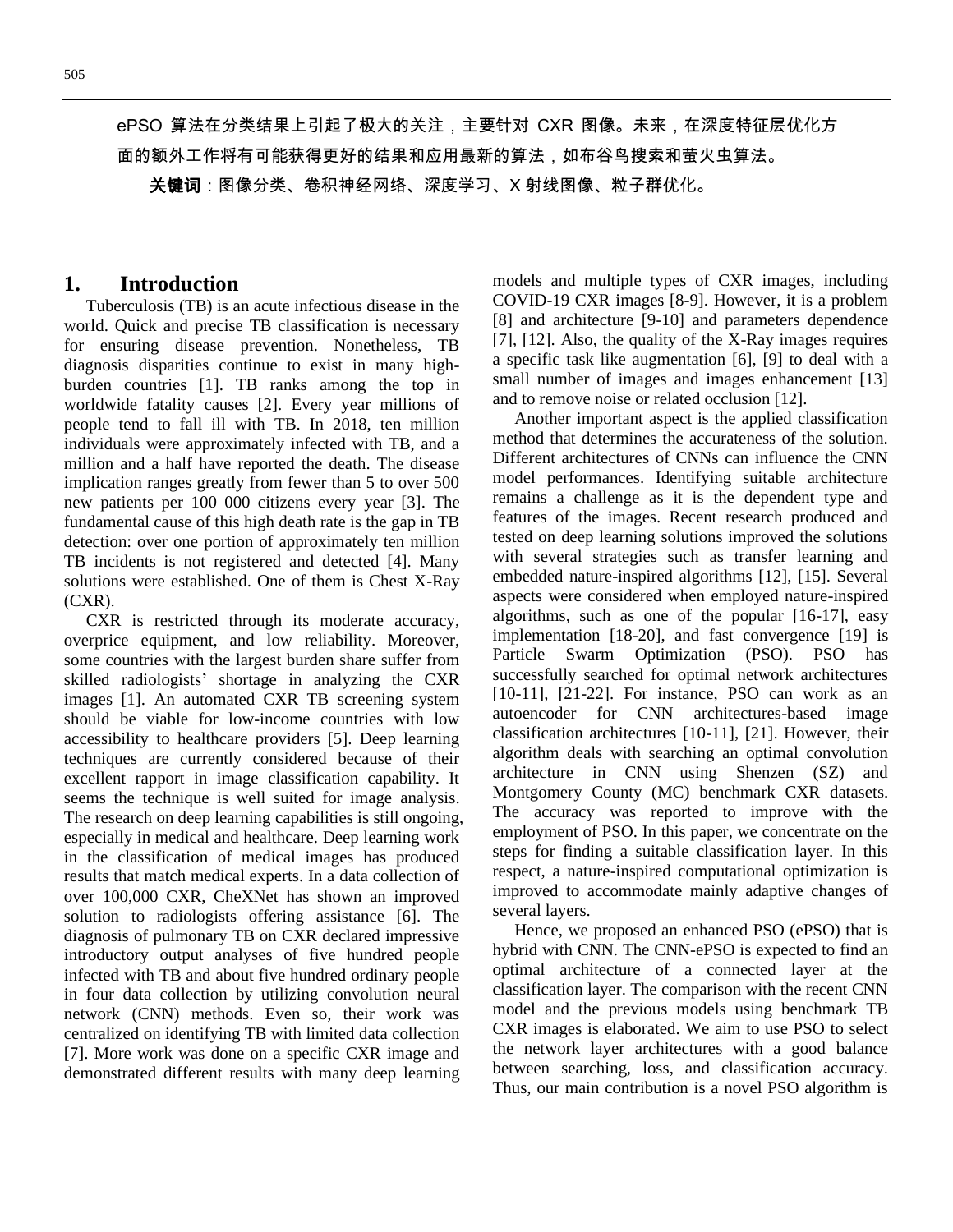proposed for an optimal architecture in classifier layers selection using dynamic particles update with certain ranges. Particles are allowed to grow and reduce in size with an upper bound and lower bound, respectively.

This article is arranged to start with Section 2 explains the related work on CNN and PSO. Material and methods are presented in Section 3. Section 4 discusses the computational results and a comparison with the chosen algorithm and discussion. Finally, Section 5 presents a conclusion and proposes a research direction for future works.

# **2. Research Background**

A few approaches to computational studies have been earlier stated to classify lung diseases. For instance, a computational system utilizes Support Vector Machine (SVM), classifying Computer Tomography (CT) lung images into malignancy [23], and deep CNN methods [24]. CNN is becoming the most common algorithm for X-Ray image classification in many domains [24-26].

The CNN method also was introduced by Hattikatti to identify interstitial lung disease of the 2D CT image of the lung by utilizing Local Binary Pattern (LBP) characteristics [27]. The patch CNN method was used in [28]to classify the normal and other lung tissue classes. Different performances were reported in the use of CNN using various types of X-Ray images. Thus, 87% accuracy was obtained in [29], while 85.29% accuracy was obtained in [15] considering differences in the CNN architectures and datasets. Three separate optimization models were tested in [30] and it was discovered that the Adam optimization model overpowers the others by accomplishing 94.73% accuracy in training and 82.09% accuracy in testing. They used a simple multi-layered architecture, LeNet, and Alexnet architectures and tested the CXR of MC and SZ datasets. Few architectures were tested; however, it can be seen that VGG19 was better than the other methods with optimized functions [31]. Image pre-processing, image augmentation, genetic algorithm-dependent hyperparameter tuning, and model assembling were utilized for segmenting and classifying lungs CXR [5]. The outcomes have shown a significant improvement. Another possible aspect is the use of the Bayesian convolutional neural network (B-CNN). The findings show that B-CNN outperforms CNN [32].

In obtaining better results, one aspect is transfer learning. Past research shows that utilizing the ImageNet dataset pre-trained network, then fine-tune it to a more particular dataset, produces excellent results in the classification and detection process [33-35]. This training protocol is booming because CNN receives the overall ability for description from natural image pretraining. Model adjusted the parameter after fine-tuning to represent specific characteristics of particular images and

maintain the ability to display images. Many efforts in analyzing different CNN techniques, learning variables, and transfer learning for the TB CXR dataset were made in [36]. TB CXR images were detected by fine-tuning the pre-trained CNN system using the clinical natural image data collection CXR image on architectures from AlexNet and GoogLeNet. The model was trained using imbalanced data collection. Shuffle sampling utilizes the augmentation of data collection, increasing the precision of AlexNet by 53.02 % to 85.68 % and the accuracy of GoogleNet from 56.11 % to 91.72 %. ImageNet weighttrain InceptionV3 and transfer learning from OCT images of 108,312 datasets were utilized in [37], resulting in an average of 96.6 % accuracy, 97.8 % sensitivity, and 97.4 % specificity. They evaluated the findings with several experts. The findings have high sensitivity but low specificity, while increased sensitivity and high specificity values were found in the deep learning model.

Fine-tuning the model with multiple data augmentation techniques has shown good potential. In dealing with augmentation, pre-processing, data enhancement, image segmentation is used to classify CXR images, and segmented images of the lung obtained good results with CNN models [38]. It is interesting to note that augmentation processes can be established to add more datasets considering a few angles of images and have a high chance of getting better performances when we lack images.

The hybrid CNN and PSO were used in improving images classification performances [21], [39]. PSO mostly worked best for hyperparameter selection [40-42] and selection of convolution in deep neural networks [21], [39]. There are cases, for instance, where PSO is embedded with CNN and XGBoost to find the best parameter for COVID-19 diagnosis classification [39]. The work has resulted in a better performance compared to CNN and XGboost. Most of them use PSO for hyperparameter tuning selection and finding an optimal convolution network architecture compared to the selection of neural network architecture in a classifier stage. The use of PSO has demonstrated a better performance in the classification of CXR images. Thus, we can conclude that PSO can be designed to suit the requirement of improvement for the CNN, especially in TB CXR images

# **3. Material and Method**

The structure of the proposed TB CXR images classification approach is illustrated in Fig.1, and the following steps summarize this structure. The first stage is data preparation and augmentation using a set of methods elaborated in Section 3.1.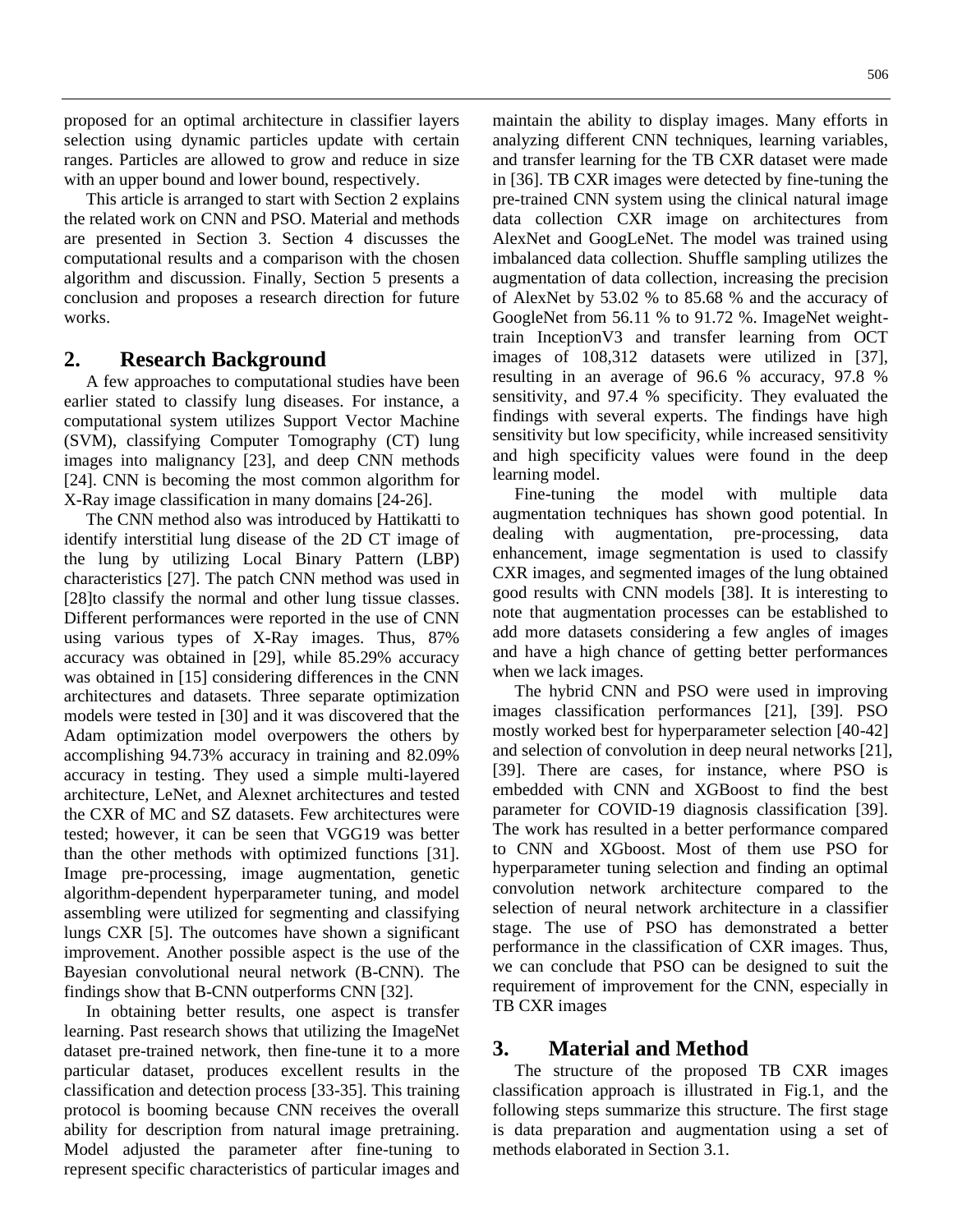

Fig. 1 The structure of CNN-PSO TB. CXR classification approach

As shown in Fig. 1, the image enhancement task is added to see the performance comparison between original and enhanced images. The second stage is to extract features using a set of CNN models. The third stage is to classify the relevant features extracted by the CNN models.

#### **3.1. Data Preparation**

Since TB data is very confidential, and the diagnosis of TB with a gold standard is complex, the openly accessible TB datasets are restricted and limited. We use two CXR datasets on TB CXR, MC, and SZ datasets [21]. MC CXR is made up of 138 CXR images, in which there are 80 positive cases, while 58 are cases with TB. Meanwhile, SZ CXR datasets comprise 326 positive and 336 TB manifestations, resulting in 662 CXR images. The image is labeled as vectors containing the value "1" in the positive TB category and the value "0" in the other category. For the evaluation, a total of 800 CXR images were used to classify the TB model to classify whether the CXR is normal or TB. The dataset was separated into 85:15 ratio. Hence, 680 was used for training and 120 for validation and testing purposes.

### **3.2. Data Augmentation**

The augmentation method aims to increase the training dataset size to help identify hidden patterns in the original CXR image. It is expected to decrease the probabilities of overfitting the model. Augmentation is done using the TFLearn Data Augmentation available in TensorFlow [43]. Due to size and graphic processing power shortcomings, an augmentation in the random size of batch 50 from the training dataset was applied. The rescaling process is done to get the input images in the range of zero to one. A pixel between 0 and 255 creates each digital image, 0 in black and 255 in white. So, rescale the scale array of the original image pixel values between 0 and 1, making the images contribute more evenly to the overall loss. Otherwise, a higher pixel range image results in higher losses, and a lower learning rate should be used, and a lower pixel range image will need

a higher learning rate. Fig. 2 shows the augmented CXR images after the augmentation process and will be used for training purposes. We use augmentation image generation based on width shift, height shift, the zoom range of 0.05, and rotation range equal to 5.0.



Fig. 2 Example of augmented CXR used for training

#### **3.3. Image Enhancement**

Contrast Limited Adaptive Histogram Equalization (CLAHE) as an image enhancement method employed as it was reported good performance for X-Ray images [44]. It offers a better prominent structure of the images. Fig. 3 demonstrates a sample of enhanced TB CXR images.



Fig. 3 Example of enhanced TB CXR image with CLAHE

### **3.4. Deep Features Extraction with CNN**

CNN is influenced by animal and human cortex visual identification used for applications, including recommendation systems and image and video recognition. CNN architectures openly assume that the inputs involve images, allowing the architecture to encode specific properties. In this section, we explain one of the recent models, VGG19 [45]. The VGG19 is a part of the VGG model that consists of 19 layers-based CNN models. The input layer contains the width, height, and dimension of the input image. CNN's neuron is a 3D filter that activates following the inputs. They are only linked with a small region of a previous neuron activation, known as the receptive field. The convolution process is computed between inputs and parameters and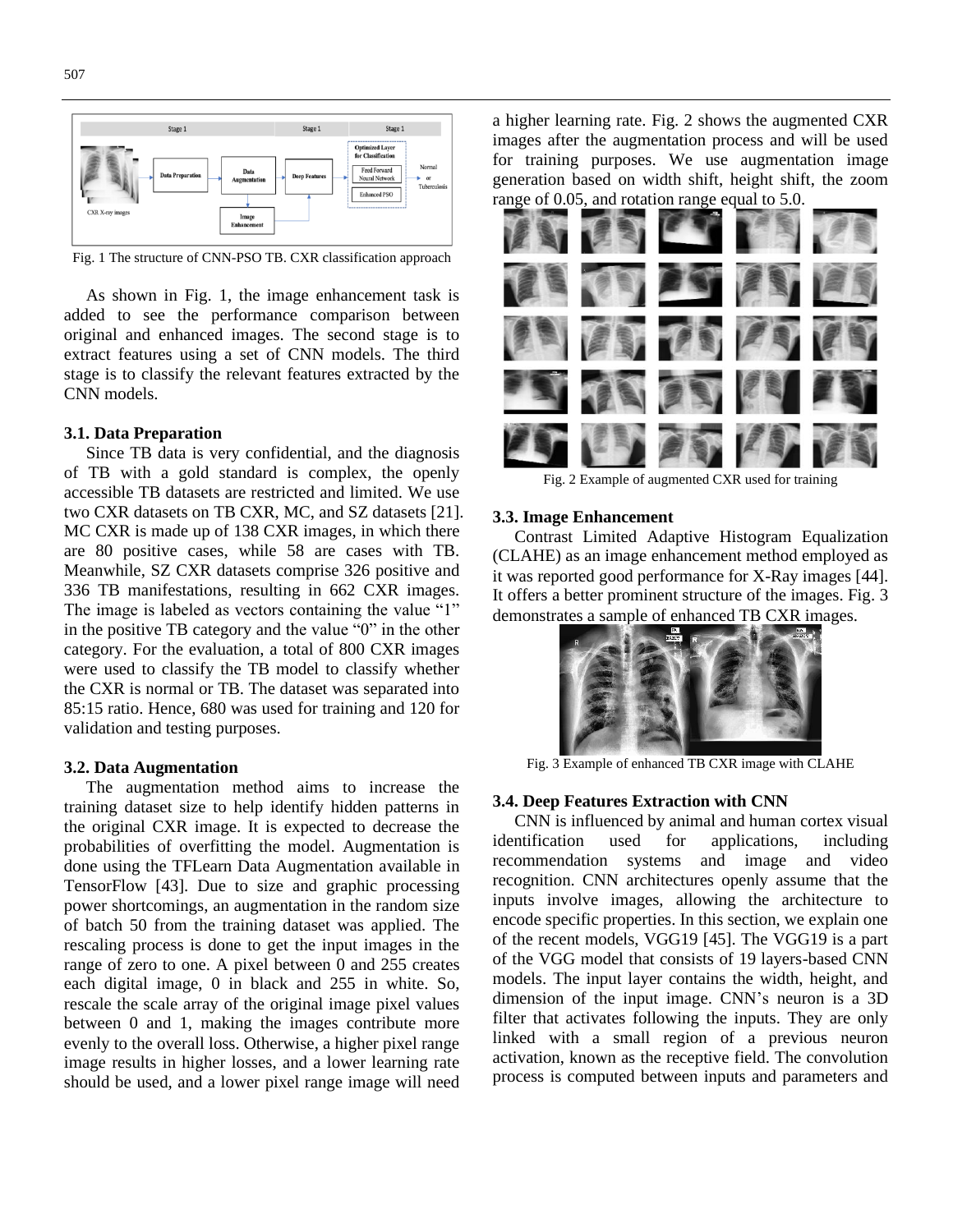gets activated based on the output and non-linearity function. The CNN layers are classified into three types: convolutional, pooling, and fully connected layers. The convolutional layer is the CNN's building block. It is essential to consider that the parameters of the layers consist of trainable neurons or filters. The network learns to produce filters when it senses a specific feature type at a location within the input features map, creating a weighted sum features map [46].

Pooling layers control width by measuring height by lowering spatial dimension of the input volume for the next convolutional layer without changing the dimensional depth. The fully connected layer is then converted into a 1D feature vector. Furthermore, the vector generated in this phase is classified for classification class or further processing of the feature vector. The VGG19 architecture starts with five blocks of a convolutional layer in which consists of connected layers. Convolutional layers utilized  $3 \times 3$  kernels.

Flatten are used between the fully connected layer by modifying a two-dimensional matrix to a onedimensional matrix as it can be used in the fully connected layer. SoftMax activation function with the cross-entropy loss is used to convert output neurons to a probability between 0 and 1 based on which class the images belong to. Binary cross-entropy loss is utilized because the TB CXR dataset only contains 0 for normal and 1 for TB cases. The Adam optimizer is chosen because its performance outperforms the other optimizer in research [30].

#### **3.5. Enhanced Particle Swarm Optimization**

Particle Swarm Optimization (PSO) is the popular metaheuristic and stochastic algorithm. It was introduced in mid-1995, originally solving the binary problem [47]. The original PSO steps can be found in various publications [48-49]. Many variants were enhanced and established, including its representation of particle and hybridization complementing other methods [21], [39]. The PSO helps improve the solution towards an optimal solution for an optimization problem. One of its capabilities is in parameter tuning and control but requires a suitable representation of particles as it is important to run the PSO [21], [49-50]. In the aspect of the CNN solution, this paper addresses the use of PSO in finding the most suitable layers of the neural network of the classifier.

TB CXR images classification addresses the objective function of finding the minimum loss and high accuracy concerning deep method employment. To obtain a better solution, selecting a suitable layer is necessary. We used a discrete PSO implementation and followed the initial steps of PSO [47]. Fig. 4 is the representation of the

|                                                                    |  | $\cdots$ |  | DP |  |  |
|--------------------------------------------------------------------|--|----------|--|----|--|--|
| Fig. 4 Particle representation for neural network architecture and |  |          |  |    |  |  |
| dropout                                                            |  |          |  |    |  |  |

Each component in the particles consists of layers that are randomly initiated in a population. Discrete value for all layers is initiated as stated in Equation 1.

 $d = rand(x,y)*z$  (1) where x,y, and  $z =$  index of layer calculation,  $x = \{1, 2, \ldots\}$  $3...m$ .

Equation 2 and Equation 3 present the velocity and position formulas for the discrete PSO, respectively.

$$
V_{id(new)=}W * V_{id} + C_1 r_1 * (Pbest_{(id)} - X_{id} + C_2 \t(2) * r_2 * (Gbest_{(id)} - X_{id})
$$

$$
X_{id(new)}=X_{id}+V_{id(new)}
$$
 (3)

where:

 $V_{\textit{id}(new)} =$  new velocity

 $V_{id}$  = current velocity

 $X_{id}$  = curren position

 $X_{id(new)}$  = new position  $W =$  inertia weight

 $C_1$  and  $C_2$  = acceleration coefficient

 $r_1$  *and*  $r_2$  = random function

 $Pbest_{tid}$  = position of the personal best

 $Gbest_{\text{tid}}$  = position of the global best

We introduced a particle update based on this procedure. Particle update is adjusted during iterations to find the best fit model of the network. The dynamic range update is based within  $+8$  or  $-8$  for all L values, and DP is an increased value of 0.1. The PSO algorithms are as illustrated in Algorithm 1: Enhanced PSO. A canonical PSO is modified to suit the solution representation to obtain the most suitable layers of feedforward neural network. The modification covers the initialization of discrete particle position, considering the expected number of discrete particle values at each layer.

|               | Algorithm 1: ePSO                                   |
|---------------|-----------------------------------------------------|
| $\prime$      | Begin                                               |
| $\mathcal{L}$ | Set the population size $P$ , the maximum number of |
|               | <i>iterations L</i>                                 |
| 3             | Initialize random populations for each particle     |
| 4             | Declare W, $C_1$ , and $C_2$                        |
| 5             | <i>Initialize V id(min)</i> and $V_{id(max)}$       |
| 6             | Initialize $Xi_{domin}$ ) and $Xi_{domin}$          |
|               | Calculate Pbest and Gbest value for each particle   |
| 8             | Do                                                  |
| 9             | For each particle                                   |
| 10            | Calculate new velocity value, $V_{(new)}$           |
| 11            | Calculate new position, $D_{(new)}$                 |
| 12            | Calculate Pbest $_{(new)}$                          |
| 13            | Calculate Gbest (new)                               |
| 14            | For each particle dimension                         |
| 15            | If current Pbest $\geq$ current Gbest               |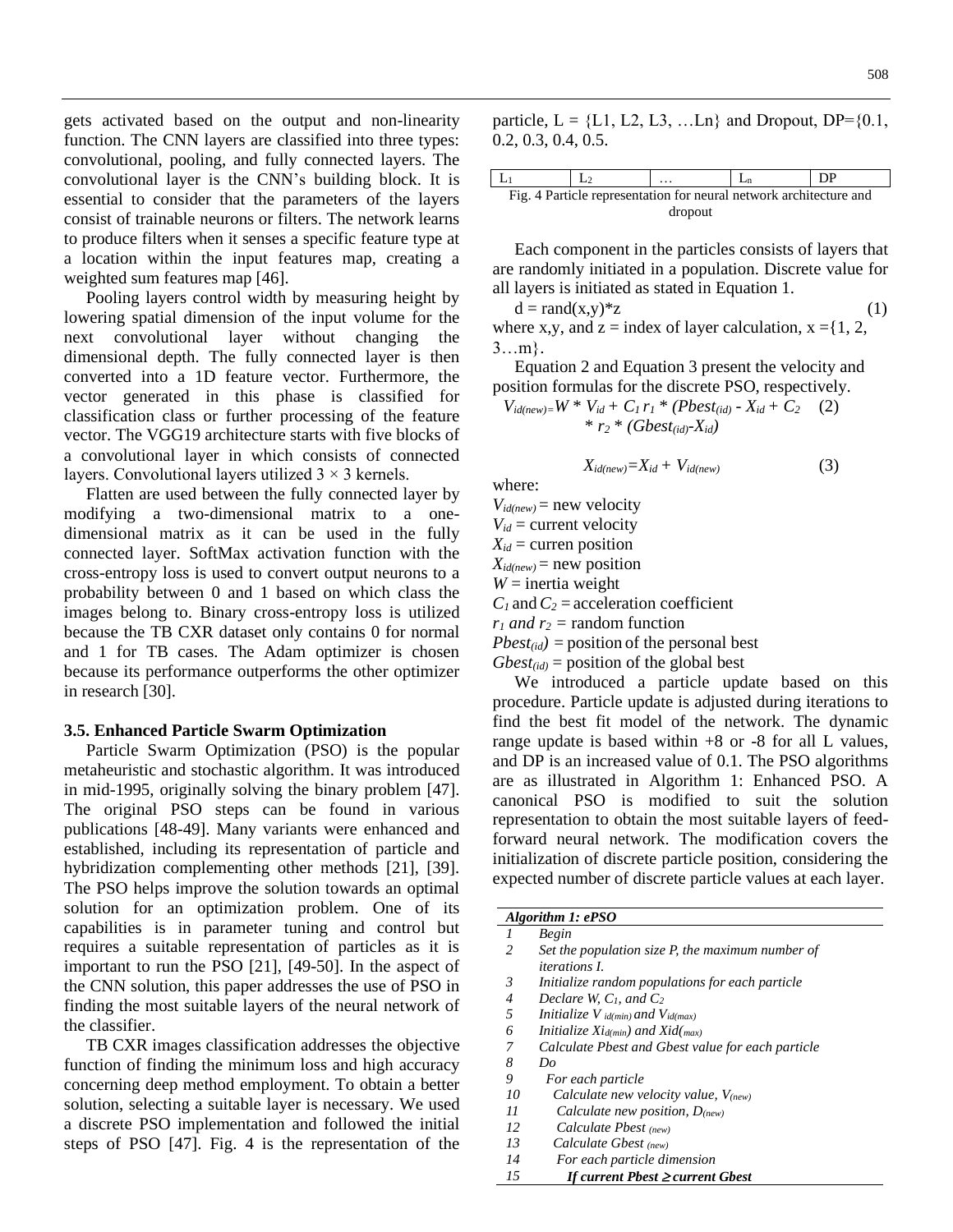| 16 | New particle dimension $=$ current particle |
|----|---------------------------------------------|
|    | dimension – particle change value           |
| 17 | <b>If current Pbest &lt; current Gbest</b>  |
| 19 | New particle dimension $=$ current particle |
|    | $dimension + particle change value$         |
| 20 | While (stopping condition is reached)       |
| 21 | <b>End</b>                                  |

### **3.6. Evaluation Metrics**

Evaluation of the method was referred to as the confusion matrix score, which is popular in model validation, especially in medical images [51]. The accuracy, precision, recall, and F1-Score were used to evaluate all models. Accuracy is calculated based on the predictions made by the model. It is divided by the total number of predictions.

Besides, a loss is an additional evaluation when evaluating the CNN-PSO. Loss is a distance between the actual and predicted value produced by the model. The greater the loss value is evident more errors. The function used to calculate the loss value is a sparse categorical cross-entropy function [52].

# **4. Results for Computational Experiment and Discussion**

This section highlights the comparisons of the CNN models and a proposed CNN-PSO model.

### **4.1. Comparison Results of the CNN Models**

This section evaluates five CNN models: Mobile Net, Xception, ResNet50, InceptionV3, and VGG19. The models are the most commonly used in imaging classification with deep learning. When comparing model performance, the evaluation metrics such as accuracy, F1 score, precision, and recall were used to evaluate the model. The comparisons of the accuracy among five pre-trained models are shown in Figure 5 (a), (b), (c), (d), (e), respectively.

In the evaluation, trial-and-error method of the hyperparameters settings of the five different pre-trained CNN models using the validation dataset. The learning rate of all the five different pre-trained CNN models is reduced until the minimum of 0.00001. For the VGG19 model, the training dataset is split into ten batches. The model used 100 epochs. The initialized weights of ImageNet are used for each layer. The weight value was updated using Adam Optimizer for each epoch. The learning rate is reduced to a minimum of 0.00001. VGG19 obtained the maximum probabilities of validation accuracy of 0.91 from 0 to 1 on the test dataset. VGG19 model used 6,423,298 trainable layers parameter

and 20,024,384 non-trainable parameters of VGG19 layers. Regarding the MobileNet model, the training dataset is split into ten batches. The initialized weights of ImageNet are used for each layer. The learning rate is reduced to a minimum of 0.00001. MobileNet obtained the second-highest validation accuracy probability of 0.88 from 0 to 1 on the test dataset. MobileNet model used 12,845,846 trainable layers parameter and 3,228,864 non-trainable parameters of MobileNet layers.



Fig. 5 Accuracy comparison of five pre-trained CNN models with (a) MobileNet, (b) Xception, (c) VGG19, (d) ResNet50, (e) InceptionV

The Xception model has the same datasets and parameters as the VGG19 and MobileNet parameters. The weights of ImageNet were also used for each layer. Xception comes in third place behind VGG19 and MobileNet, with a validation accuracy of 0.81 from 0 to 1 probability on the test dataset. The Xception model utilized 25,690,882 trainable layers parameter and 20,861,480 non-trainable parameters of Xception layers. For the InceptionV3 model, the training data set parameters are also the same as the other model parameters. The weights of ImageNet were also used for each layer. InceptionV3 ranks fourth among all five pretrained CNN models, achieving a test dataset probability validation accuracy of 0.73 from 0 to 1. InceptionV3 model operates with 13,107,970 trainable layers parameter and 21,802,784 non-trainable parameters of InceptionV3 layers. In the ResNet50 model, the parameters used for the training dataset are also the same as the other model parameters. The weights of ImageNet were also used for each layer. ResNet50 ranks fifth behind all four pre-trained CNN models, achieving a probability validation accuracy of 0.68 from 0 to 1 on the test dataset. ResNet50 model used 25,690,882 trainable layers parameter and 23,587,712 non-trainable parameters of ResNet50 layers.

ImageNet supplies the weight knowledge to the CNNs. The summary of all evaluation metrics measurements is in Table 1, including the accuracy, F1 score, precision,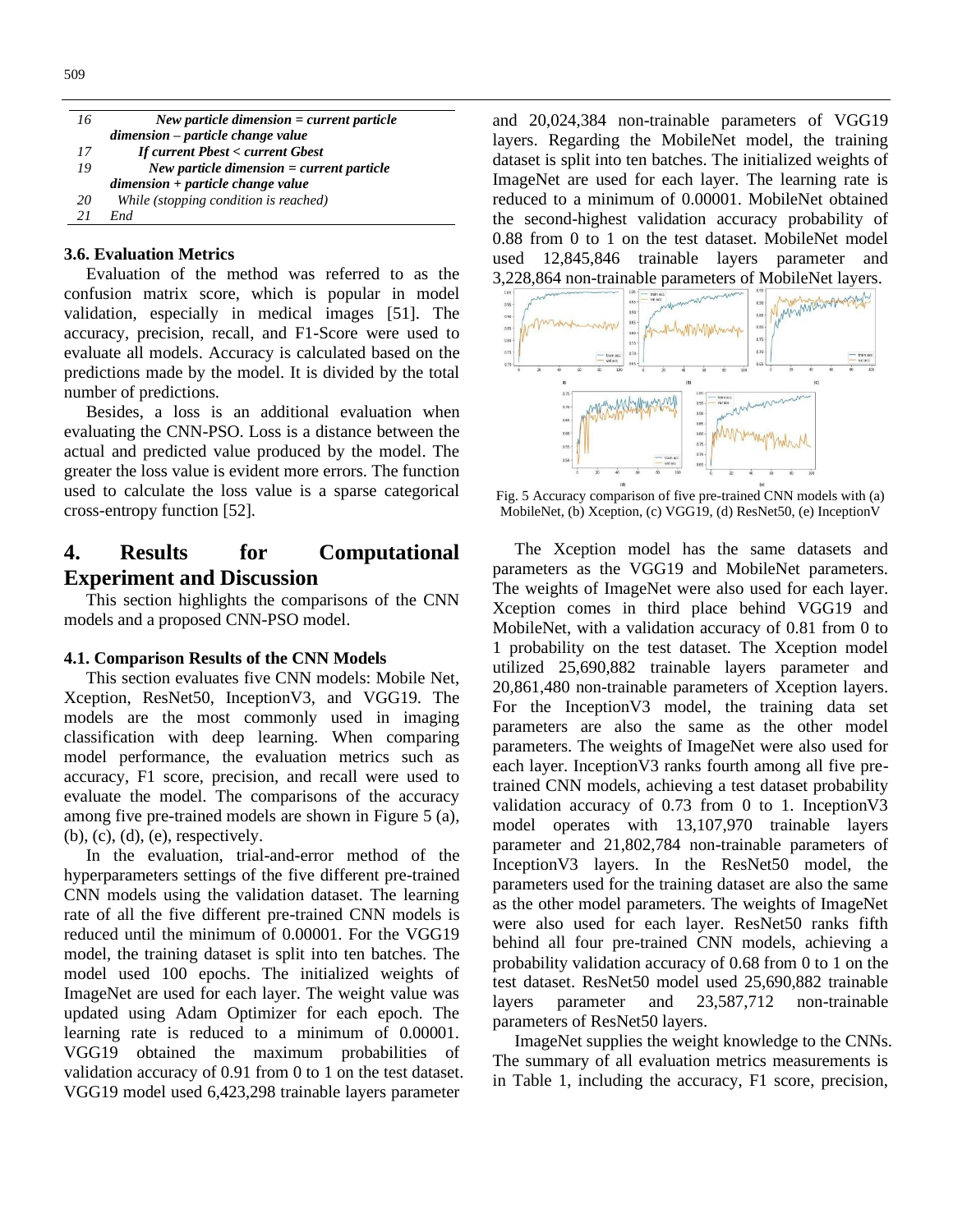and recall values. The highest evaluation metrics currently provided by VGG19 are 0.91 on the accuracy, 0.91 on the F1 score, 0.92 on Precision, and 0.91 on Recall. It can be concluded from the classification results that the VGG19 model showed better performance than all the other pre-trained CNN models, including MobileNet, ResNet50, InceptionV3, and Xception. The accuracy of the VGG19 model is the highest at 0.91 and the lowest in the ResNet50 model with 0.68. Although the other pre-trained CNN model did not achieve better accuracy than the VGG19 model, the network complexity differs between the VGG19 model and other pre-trained CNN models.

Table 1 Performance measure of all CNN models

| Particle       | $L_1$ | L <sub>2</sub> | L3  | L <sub>4</sub> | DP  | Loss | <b>Accuracy</b> |
|----------------|-------|----------------|-----|----------------|-----|------|-----------------|
| A1             | 232   | 152            | 64  | 168            | 0.3 | 0.26 | 0.92            |
| A <sub>2</sub> | 48    | 96             | 64  | 144            | 0.3 | 0.26 | 0.94            |
| A <sub>3</sub> | 152   | 72             | 64  | 184            | 0.3 | 0.26 | 0.94            |
| A4             | 144   | 80             | 176 | 216            | 0.4 | 0.27 | 0.94            |
| A <sub>5</sub> | 208   | 120            | 200 | 232            | 0.3 | 0.36 | 0.92            |
| A <sub>6</sub> | 208   | 232            | 144 | 152            | 0.4 | 0.23 | 0.92            |
| A7             | 40    | 96             | 216 | 144            | 0.3 | 0.27 | 0.92            |
| As             | 208   | 160            | 144 | 216            | 0.3 | 0.31 | 0.92            |
| A9             | 48    | 136            | 168 | 88             | 0.3 | 0.37 | 0.94            |
| A10            | 40    | 72             | 168 | 40             | 0.3 | 0.37 | 0.92            |

This research presented a CNN model that uses VGG19 to classify the CXR images to identify patients with TB. Previous CXR classification research applied complex lung segmentation models before training the model using support vector machines. This research shows that the VGG19 model can use raw data to identify the results with comparable accuracy without any lung segmentations performed in the previous research. To further improve the accuracy, the VGG19 model was applied on a sequential model. A flatten and dropout layer was also added to the fully connected layer to see whether the model achieved 91% accuracy. It is demonstrated that VGG19 achieved a better accuracy of about 10% higher compared to the other four models. In the next section, we explain the computational results of the proposed solution.

### **4.2. Performance of CNN-ePSO Using Original Images**

In this experimental evaluation, we use the same set of the parameter of VGG19. The modification part of the CNN is the classification layer. The minimum layer of L  $= 6$  and the maximum of L =256 were considered. Here, a dynamic update particle of -8 or +8 is established based on the fitness of the solution. We run CNN-PSO with ten population sizes for five iterations. We follow the classical choice of population size that requires only a low number of sizes [52]. The weight is 0.9, as suggested in [47], [49]. The velocity and position value range are

between 0 and 1. The dropout value is randomly initialized and update dynamically within the range of 0.1 and 0.5. The dropout dynamic update value is either - 0.1 or +0.1. In this case, we use four layers of networks. Table 2 shows the result of CNN-ePSO at the 1<sup>st</sup> iteration with ten particles that generated ten classification layers. The results were based on the use of original images.

Interestingly, particle  $A_1$  outperforms other particles, and most of the accuracy is better than CNN-VGG19, as demonstrated in Table 1. There are four particles reported at the highest accuracy of 94%. The highest loss value is obtained by particle  $A_4$  but the accuracy s only 92%. The results suggest that the embedded PSO in the fully connected layer gives an added value mainly in the model accuracy. Particles  $A_2$  and  $A_3$  achieved the highest accuracy of 94% and a lower value than  $A<sub>1</sub>$  as indicated in Table 2. At the  $5<sup>th</sup>$  iteration, as demonstrated in Table 3, all particles obtained more than 92% accuracy.

Table 2 Results of CNN-PSO with original images at the 1st iterations

| <b>Particle</b> | $L_1$ | $L_2$ | $\mathbf{L}_3$ | L4  | DP  | Loss | Accuracy |
|-----------------|-------|-------|----------------|-----|-----|------|----------|
| A <sub>1</sub>  | 256   | 160   | 48             | 160 | 0.3 | 0.30 | 0.94     |
| A <sub>2</sub>  | 32    | 96    | 48             | 128 | 0.2 | 0.36 | 0.94     |
| A <sub>3</sub>  | 160   | 48    | 48             | 176 | 0.3 | 0.25 | 0.92     |
| A <sub>4</sub>  | 144   | 64    | 192            | 224 | 0.2 | 0.23 | 0.92     |
| A5              | 224   | 128   | 224            | 256 | 0.2 | 0.38 | 0.94     |
| A <sub>6</sub>  | 224   | 256   | 144            | 144 | 0.2 | 0.25 | 0.92     |
| A7              | 16    | 96    | 240            | 128 | 0.2 | 0.25 | 0.91     |
| A8              | 224   | 176   | 144            | 224 | 0.2 | 0.40 | 0.95     |
| A <sub>9</sub>  | 32    | 144   | 176            | 64  | 0.2 | 0.33 | 0.92     |
| A10             | 16    | 48    | 176            | 16  | 0.2 | 0.36 | 0.94     |

|  | Table 3 Results of CNN-PSO with original images at the 5 <sup>th</sup> iterations |  |  |  |
|--|-----------------------------------------------------------------------------------|--|--|--|
|  |                                                                                   |  |  |  |

| <b>Measure</b> | Mobile<br><b>Net</b> | Xception | Res<br><b>Net</b> | <b>Inception</b><br>V3 | VGG<br>19 |
|----------------|----------------------|----------|-------------------|------------------------|-----------|
| Accuracy       | 0.88                 | 0.81     | 50<br>0.68        | 0.73                   | 0.91      |
| F1 Score       | 0.88                 | 0.81     | 0.68              | 0.73                   | 0.91      |
| Precision      | 0.88                 | 0.81     | 0.68              | 0.74                   | 0.92      |
| Recall         | 0.87                 | 0.81     | 0.67              | 0.73                   | 0.91      |

### **4.3. Performance of CNN-ePSO Using Enhancement Images**

In this section, we explain the performance of CNN-PSO using enhanced images. The same setting is employed, as mentioned earlier. Results of CNN-PSO with image enhancement at the 1st iteration are illustrated in Table 4. The utilization of an enhancement image has resulted in a significant improvement in its performance. All particles have demonstrated a significant improvement in accuracy from 94% to 97%. In terms of loss value, all particles obtained less value than the performance in Section 4.2. The highest loss value was reduced to a minimum of 0.09, as indicated by the A10 particle. At the  $5<sup>th</sup>$  iteration, particle A<sub>7</sub> finally achieved the highest accuracy, 98%, at the same loss value of 0.09 as demonstrated in Table 5.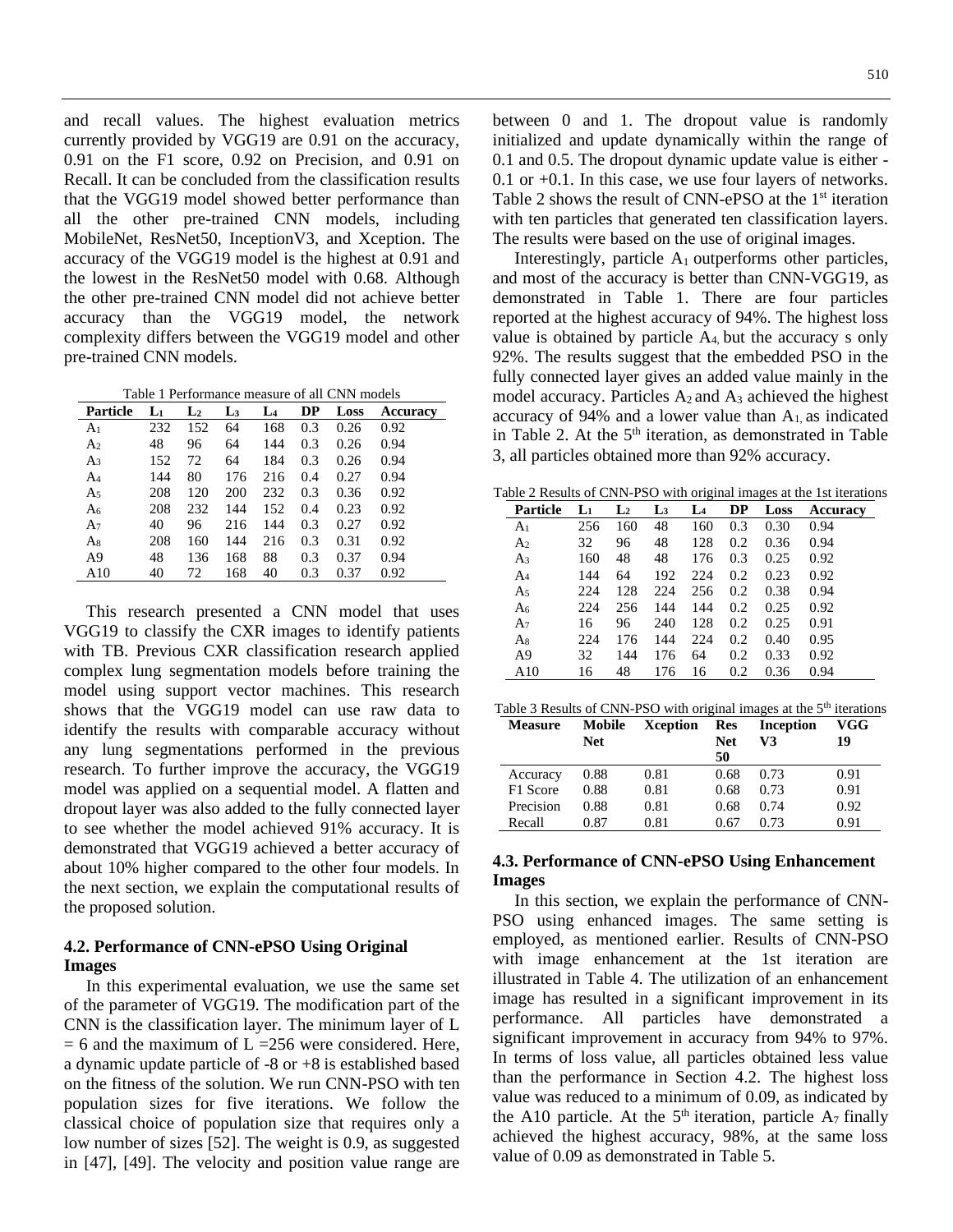**Particle L<sup>1</sup> L<sup>2</sup> L<sup>3</sup> L<sup>4</sup> DP Loss Accuracy** A<sup>1</sup> 16 16 112 96 0.3 0.19 0.97 A<sup>2</sup> 72 168 56 96 0.2 0.2 0.97 A<sup>3</sup> 40 232 104 232 0.2 0.13 0.95 A<sup>4</sup> 200 24 152 136 0.2 0.14 0.97 A<sup>5</sup> 72 184 136 232 0.3 0.14 0.97 A<sup>6</sup> 16 136 88 168 0.2 0.15 0.95 A<sup>7</sup> 56 136 216 24 0.2 0.13 0.97 A<sup>8</sup> 40 56 200 56 0.2 0.12 0.97 A<sup>9</sup> 16 232 216 88 0.2 0.11 0.97 A<sup>10</sup> 248 72 168 56 0.3 0.09 0.97

Table 4 Results of CNN-PSO with image enhancement at the 1st iterations

| Table 5 Results for CNN-PSO with image enhancement at the 5 <sup>th</sup> |  |
|---------------------------------------------------------------------------|--|
| $14 - 12 = 12$                                                            |  |

|                |       |                |                | <i>s</i> terations |      |      |          |
|----------------|-------|----------------|----------------|--------------------|------|------|----------|
| Particle       | $L_1$ | $\mathbf{L}_2$ | L <sub>3</sub> | $L_4$              | DP   | Loss | Accuracy |
| A <sub>1</sub> | 16    | 16             | 112            | 96                 | 0.06 | 0.21 | 0.97     |
| A <sub>2</sub> | 56    | 152            | 72             | 96                 | 0.10 | 0.24 | 0.97     |
| A <sub>3</sub> | 24    | 216            | 112            | 216                | 0.13 | 0.12 | 0.97     |
| A4             | 184   | 16             | 136            | 120                | 0.35 | 0.14 | 0.97     |
| A <sub>5</sub> | 56    | 168            | 120            | 216                | 0.56 | 0.11 | 0.97     |
| $A_6$          | 16    | 120            | 104            | 152                | 0.5  | 0.16 | 0.97     |
| $A_7$          | 40    | 120            | 200            | 40                 | 0.85 | 0.09 | 0.98     |
| $A_8$          | 24    | 40             | 184            | 72                 | 0.12 | 0.14 | 0.97     |
| A9             | 16    | 216            | 200            | 96                 | 0.00 | 0.14 | 0.97     |
| A10            | 232   | 56             | 152            | 72                 | 0.46 | 0.16 | 0.97     |

### **4.4. Comparison Performance of CNN-PSO, CNN Models and a Recent Solution**

This section gives some important points obtained from the results of the experiments. It was based on the capability of both CNN and PSO. CNNs play an essential role in many imaging domains, especially in healthcare solutions. Thus, to validate our proposed CNN-PSO, we compare it against CNN models. The result is shown in Table 6. Overall, the stochastic flavor of PSO led to a better classification performance with a 3% improvement in accuracy, F1 Score, Precision, and Recall as compared to VGG19 of the CNN model when using original images. However, a significant result is achieved using enhanced images with 98% accuracy, F1 Score, Precision, and Recall. The dynamic particle update of the layer and dropout give an effect on the accuracy and loss.

Table 6 Comparison performance of CNN-PSO and CNN models

| Measurement | CNN-  | <b>CNN-ePSO</b> | <b>CNN-ePSO</b>   |  |
|-------------|-------|-----------------|-------------------|--|
|             | VGG19 | (Original       | (Enhanced images) |  |
|             |       | images)         |                   |  |
| Accuracy    | 0.91  | 0.94            | 0.98              |  |
| F1 Score    | 0.91  | 0.94            | 0.98              |  |
| Precision   | 0.92  | 0.96            | 0.98              |  |
| Recall      | 0.91  | 0.94            | 0.98              |  |

Compared to VoPreCNNFT developed in [13], the proposed CNN-PSO with CLAHE performed about a similar result which is 98% accuracy. However, their evaluation on the separate datasets of MC and SZ. It is supported that the chosen fully connected layer architecture is one of the criteria for the image classification performance [21]. PSO itself has shown its capability in finding the optimized architecture. The balance of exploitation and exploration searching strategy in PSO has brought a good result even with only five iterations. Even though a small population size is used, the result is at par compared to the recent output from [13]. In addition, evaluation of PSO can be extended by using more numbers of population size as also suggested by [53].

# **5. Conclusions**

This paper presents the proposed CNN-ePSO models to handle automated TB CHR image classification challenges. CNN, to be known, requires many images for its training task. Producing adequate experimental datasets in the real world is challenging. In this work, the augmentation processes for the existing images were performed to improve identifying its features before applying the models. The benchmark TB CXR images were used to perform a binary classification, whether it falls under normal or TB. The VGG19 with appropriate dense layer and dropout parameters are evident for better performance than MobileNet, ResNet50, InceptionV3, and Xception, with the same datasets and augmentation images. A different architecture of CNNs and training parameters influence the CNN model performances. The CNN-ePSO with image enhancement has demonstrated superior performance in accuracy and loss. A novel ePSO as an embedded tool to CNN was reported as a significant commitment to all CNN methods. ePSO has performed well with a small number of population sizes in this context, as proved in many types of problems. Also, PSO works well in balancing the global and local search that aims for an optimal solution. Hence, the proposed CNN-ePSO can be tested on different types of CXR especially using real-life data. It is expected to provide good accuracy.

In addition, some limitations such as the performance on computational times and lack of concentration in deep feature behavior could be improved using several strategies. Future work can improve efficiency by adding embedded optimization algorithms such as the most recent Cuckoo Search and firefly algorithm. Another part of improvement is enhancing the feature extraction at the convolution layer, such as ensemble methods. For instance, this research can be made more effective by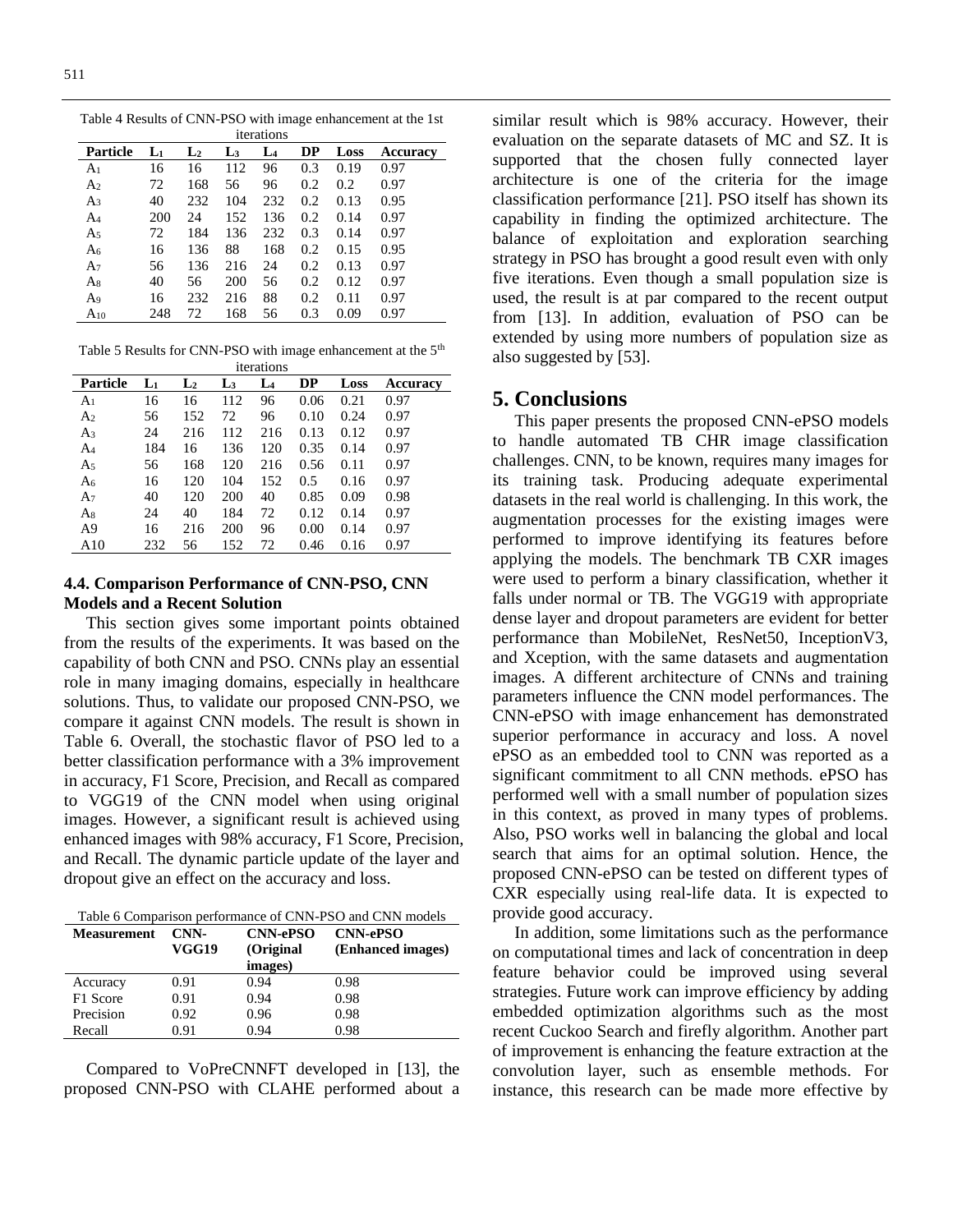implementing a hybrid method. The pre-processed CXR image can be used and further processed where the region of interest can be extracted from these CXR images.

## **Acknowledgment**

The authors would like to thank FOMEMA Sdn. Bhd. for the funding the research on Development of Artificial Intelligence (AI) Teleradiology Software Solutions for Digital X-Ray Reading and the Institute for Big Data Analytics and Artificial Intelligence (IBDAAI) and Faculty of Computer and Mathematical Sciences, Universiti Teknologi MARA, Shah Alam, Malaysia for the tremendous support.

## **References**

[1] NASH M., KADAVIGERE R., ANDRADE J, *et al.* Deep learning, computer-aided radiography reading for tuberculosis: a diagnostic accuracy study from a tertiary hospital in India. *Scientific Reports*, 2020, 10(1):1-10.

[2] DUONG L. T., LE N. H., TRAN T. B, et al. Detection of Tuberculosis from Chest X-ray Images: Boosting the Performance with Vision Transformer and Transfer Learning. *Expert Systems with Applications*, 2021:115519.

[3] Global Tuberculosis Report 2019, Retrieved on January 22, 2021, fro[m https://www.who.int/teams/global](https://www.who.int/teams/global-tuberculosis-programme/tb-reports/global-report-2019)[tuberculosis-programme/tb-reports/global-report-2019.](https://www.who.int/teams/global-tuberculosis-programme/tb-reports/global-report-2019)

[4] QIN Z. Z., SANDER M. S., RAI B, et al. Using artificial intelligence to read chest radiographs for tuberculosis detection: A multi-site evaluation of the diagnostic accuracy of three deep learning systems. *Scientific Reports*, 2019, 9(1):1- 10.

[5] DASANAYAKA C., and DISSANAYAKE M. B. Deep Learning Methods for Screening Pulmonary Tuberculosis Using Chest X-rays. *Computer Methods in Biomechanics and Biomedical Engineering: Imaging & Visualization*, 2020:1-11.

[6] YADAV S. S., and JADHAV S. M. Deep convolutional neural network based medical image classification for disease diagnosis. *Journal of Big Data*, 2019, 6(1):1-18.

[7] HWANG E. J., PARK S., JIN K. N, *et al*. Development and validation of a deep learning–based automated detection algorithm for major thoracic diseases on chest radiographs. *JAMA Network Open*, 2019, 2(3): e191095 e191095.

[8] KARNKAWINPONG T., and LIMPIYAKORN Y. Classification of pulmonary tuberculosis lesion with convolutional neural networks. *Journal of Physics: Conference Series*, 2019, 1195: 012007.

[9] SENSUSIATI A. D., PRAMULEN A. S., RUMALA D. J, *et al*. A New Approach to Detect COVID-19 in X-Ray Images of Indonesians. *Journal of Hunan University Natural Sciences*, 2021:48(6).

[10] WANG B., SUN Y., XUE B., A and ZHANG M. Evolving deep convolutional neural networks by variablelength particle swarm optimization for image classification. *Proceedings of the 2018 IEEE Congress on Evolutionary Computation* (CEC), 2018: 1-8.

[11] SUN Y., XUE B., ZHANG M., and YEN G. G. A particle swarm optimization-based flexible convolutional autoencoder for image classification. *IEEE Transactions on Neural Networks and Learning Systems*, 2018, 30(8): 2295- 2309.

[12] ALCANTARA M. F., CAO Y., LIU B., *et al.* eRx – A technological advance to speed-up TB diagnostics. *Smart Health*, 2020: 16.

[13] TASCI E., ULUTURK C., and UGUR A. A votingbased ensemble deep learning method focusing on image augmentation and preprocessing variations for tuberculosis detection. *Neural Computing and Applications*, 2021: 1-15.

[14] YADAV O., PASSI K., and JAIN C. K. Using deep learning to classify X-ray images of potential tuberculosis patients. *Proceedings of the 2018 IEEE International Conference on Bioinformatics and Biomedicine* (BIBM), 2018: 2368-2375.

[15] GAO X. W., JAMES-REYNOLDS C., and CURRIE E. Analysis of tuberculosis severity levels from CT pulmonary images based on enhanced residual deep learning architecture. *Neurocomputing*, 2020, 392: 233-244.

[16] YARAT S., SENAN S., and ORMAN Z. A Comparative Study on PSO with Other Metaheuristic Methods. In *Applying Particle Swarm Optimization*, Springer, Cham, 2021: 49-72.

[17] TIWARI H., and MADHUMALA R. B. A Review of Particle Swarm Optimization in Cloud Computing. *Smart IoT for Research and Industry*, 2022: 93-108.

[18] SHIRLY A. D., SUDHILAYA M., and PRIYADHARSHINI Y*, et al*. Improving Efficiency and Power Loss Minimization in Landsman DC-DC Converter using Particle Swarm optimization Technique (PSO). *Proceedings of the 2021 2nd International Conference for Emerging Technology* (INCET), IEEE, 2021: 1-6.

[19] LIU W., WANG Z., ZENG N, *et al*. A PSO-based deep learning approach to classifying patients from emergency departments. *International Journal of Machine Learning and Cybernetics*, 2021, 12(7): 1939-1948.

[20] ESCOBAR H., and CUEVAS E. Implementation of Metaheuristics with Extreme Learning Machines. In *Metaheuristics in Machine Learning: Theory and Applications*, Springer, Cham, 2021: 125-147.

[21] JUNIOR F. E. F., and YEN G. G. Particle swarm optimization of deep neural networks architectures for image classification. *Swarm and Evolutionary Computation*, 2019, 49: 62-74.

[22] LAWRENCE T., ZHANG L., LIM C. P, *et al*. Particle Swarm Optimization for Automatically Evolving Convolutional Neural Networks for Image Classification. *IEEE Access*, 2021, 9: 14369-14386.

[23] MANIKANDAN T., and BHARATHI N. Lung cancer detection using fuzzy auto-seed cluster means morphological segmentation and SVM classifier. *Journal of Medical Systems*, 2016, 40(7): 1-9

[24] KHAN A. I., SHAH J. L., and BHAT M. M. CoroNet: A deep neural network for detection and diagnosis of COVID-19 from chest x-ray images. *Computer Methods and Programs in Biomedicine,* 2020, 196: 105581.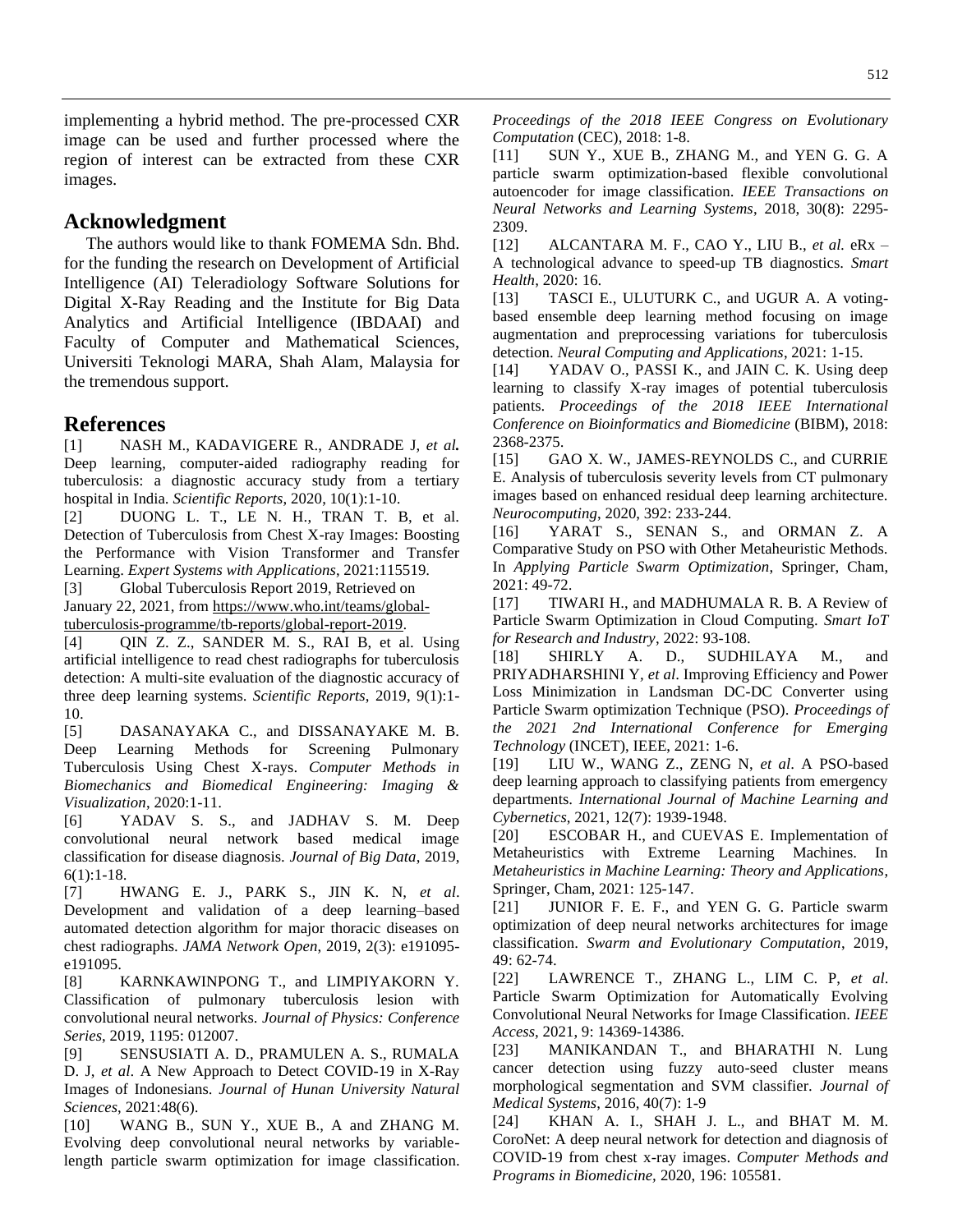[25] YU D., ZHANG K., HUANG L, *et al*. Detection of peripherally inserted central catheter (PICC) in chest X-ray images: A multi-task deep learning model. *Computer Methods and Programs in Biomedicine*, 2020, 197: 105674.

[26] SU Y., LI D., and CHEN X. Lung Nodule Detection based on Faster R-CNN Framework. *Computer Methods and Programs in Biomedicine*, 2021, 200: 105866.

[27] HATTIKATTI P. Texture based interstitial lung disease detection using convolutional neural network. *Proceedings of the 2017 International Conference on Big Data, IoT and Data Science* (BID), IEEE, 2017: 18-22.

[28] ANTHIMOPOULOS M., CHRISTODOULIDIS S., EBNER L, et al. Lung pattern classification for interstitial lung diseases using a deep convolutional neural network. *IEEE Transactions on Medical Imaging*, 2016, 35(5): 1207-1216.

[29] LIU X., LEI H., and HAN S. Tuberculosis Detection from Computed Tomography with Convolutional Neural Networks. *Advances in Computed Tomography*, 2019, 08(04): 47–56.

[30] HOODA R., SOFAT S., KAUR S, *et al*. Deeplearning: A potential method for tuberculosis detection using chest radiography. *Proceedings of the 2017 IEEE International Conference on Signal and Image Processing Applications* (ICSIPA), IEEE, 2017: 497-502.

[31] RAJARAMAN S., CANDEMIR S., XUE Z, *et al*. A novel stacked generalization of models for improved TB detection in chest radiographs. *Proceedings of the 2018 40th Annual International Conference of the IEEE Engineering in Medicine and Biology Society* (EMBC), IEEE, 2018: 718-721.

[32] ABIDEEN Z. U., GHAFOOR M., MUNIR K, *et al*. Uncertainty assisted robust tuberculosis identification with Bayesian convolutional neural networks. *IEEE Access*, 2020, 8: 22812-22825.

[33] CAO Y., LIU C., LIU B, et al. Improving tuberculosis diagnostics using deep learning and mobile health technologies among resource-poor and marginalized communities. *Proceedings of the 2016 IEEE first international conference on connected health: applications, systems and engineering technologies* (CHASE), IEEE, 2016: 274-281.

[34] SHIN H. C., ROTH H. R., GAO M, *et al*. Deep convolutional neural networks for computer-aided detection: CNN architectures, dataset characteristics and transfer learning. *IEEE Transactions on Medical Imaging*, 2016, 35(5): 1285- 1298.

[35] TAJBAKHSH N., SHIN J. Y., GURUDU S. R., *et al*. Convolutional neural networks for medical image analysis: Full training or fine-tuning? *IEEE Transactions on Medical Imaging*, 2016, 5(5): 1299-1312.

[36] LIU C., CAO Y., ALCANTARA M, *et al*. TX-CNN: Detecting tuberculosis in chest X-ray images using convolutional neural network. *Proceedings of the International Conference on Image Processing*, ICIP, 2018: 314–318.

[37] KERMANY D. S., GOLDBAUM M., CAI W., *et al*. Identifying Medical Diagnoses and Treatable Diseases by Image-Based Deep Learning Resource Identifying Medical

Diagnoses and Treatable Diseases by Image-Based Deep Learning. *Cell*, 2018, 172(5): 1122-1131.

[38] RAHMAN T., KHANDAKAR A., KADIR M. A. *et al*. Reliable tuberculosis detection using chest X-ray with deep learning, segmentation, and visualization. *IEEE Access*, 2020, 8: 191586-191601.

[39] DIAS JÚNIOR D. A., DA CRUZ L. B., BANDEIRA DINIZ J. O, *et al*. Automatic method for classifying COVID-19 patients based on chest X-ray images, using deep features and PSO-optimized XGBoost. *Expert Systems with Applications*, 2021: 183.

[40] GASPAR A., OLIVA D., CUEVAS E., *et al*. Hyperparameter Optimization in a Convolutional Neural Network Using Metaheuristic Algorithms. In *Metaheuristics in Machine Learning: Theory and Applications*. Springer, Cham. 2021: 37-59.

[41] FOYSAL M. F. A., SULTANA N., RIMI T. A., and RIFAT M. H. Convolutional Neural Network Hyper-Parameter Optimization Using Particle Swarm Optimization. In *Emerging Technologies in Data Mining and Information Security*, Springer, Singapore, 2021: 363-373.

[42] TUBA E., BAČANIN N., STRUMBERGER I., and TUBA M. Convolutional Neural Networks Hyperparameters Tuning. *Artificial Intelligence: Theory and Applications*, Springer, 2021: 65-84.

[43] AHSAN M., GOMES R., and DENTON A. Application of a Convolutional Neural Network using transfer learning for tuberculosis detection. *Proceedings of the 2019 IEEE International Conference on Electro Information Technology* (EIT), IEEE, 2019: 427-433

[44] RUBINI C., and PAVITHRA N. Contrast enhancement of MRI images using AHE and CLAHE techniques. *International Journal of Innovative Technology and Exploring Engineering*, 2019, 9(2): 2442-2445.

[45] ALMABDY S., and ELREFAEI L. Deep convolutional neural network-based approaches for face recognition. *Applied Sciences*, 2019, 9(20): 4397.

[46] CARVALHO T., DE REZENDE E. R., ALVES M. T, *et al*., Exposing computer generated images by eye's region classification via transfer learning of VGG19 CNN. *Proceedings of the* 2017 *16th IEEE International Conference on Machine Learning and Applications* (ICMLA), IEEE, 2017: 866-870.

[47] EBERHART R., and KENNEDY J. A new optimizer using particle swarm theory. *Proceedings of the Sixth International Symposium on Micro Machine and Human Science*, IEEE, 1995: 39-43.

[48] HOUSSEIN E. H., GAD A. G., HUSSAIN K, *et al*. Major Advances in Particle Swarm Optimization: Theory, Analysis, and Application. *Swarm and Evolutionary Computation*, 2021, 63: 100868.

[49] YUSOFF M., ARIFFIN J., and MOHAMED A. DPSO based on a min-max approach and clamping strategy for the evacuation vehicle assignment problem. *Neurocomputing*, 2015, 148: 30-38.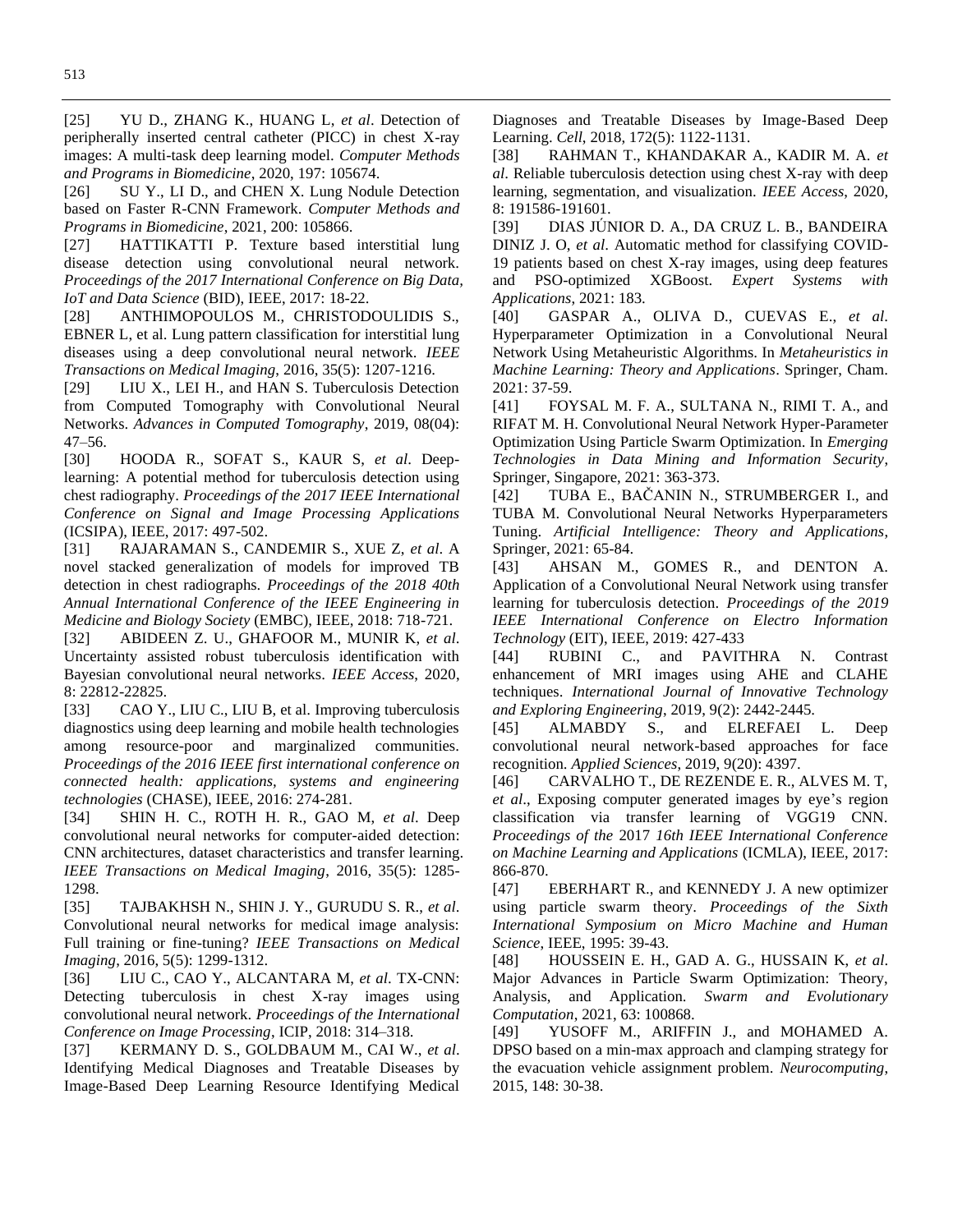[50] SINGH P., CHAUDHDAURY S., and PANIGRAHI B. K. Hybrid MPSO-CNN: Multi-level Particle Swarm optimized hyperparameters of Convolutional Neural Network. *Swarm and Evolutionary Computation*, 2021, 63:100863.

[51] PATHAK K. C., KUNDARAM S. S., SARVAIYA J. N, *et al*. Diagnosis and Analysis of Tuberculosis Disease Using Simple Neural Network and Deep Learning Approach for Chest X-Ray Images. In *Tracking and Preventing Diseases with Artificial Intelligence.* Springer, Cham, 2022: 77-102.

[52] ZHU Q., ZHANG P., WANG Z*, et al*. A new loss function for CNN classifier based on predefined evenlydistributed class centroids. *IEEE Access*, 2019, 8:10888-10895. [53] PIOTROWSKI A. P., NAPIORKOWSKI J. J., and PIOTROWSKA A. E. Population size in particle swarm optimization. *Swarm and Evolutionary Computation*, 2020, 58: 100718.

# 参考文:

[1] NASH M.、KADAVGERE R.、ANDRADE J 等。肺结 核的深度学习、计算机辅助射线照相阅读:来自印度一家 三级医院的诊断准确性研究。科学报告,2020,10(1):1-10。 [2] DUONG L. T., LE N. H., TRAN T. B, et al.从胸部 X 射线 图像中检测结核病:使用 视觉转换器和转移学习提高性能。 具有应用程序的专家系统,2021:115519。

[3] 2019 年全球结核病报告,2021 年 1 月 22 日检索,来自 https://www.who.int/teams/global-tuberculosis-programme/tbreports/global-report-2019。

[4] QIN Z. Z., SANDER M. S.、RAI B 等。使用人工智能读 取胸片进行肺结核检测:对三个深度学习系统诊断准确性 的多站点评估。科学报告,2019,9(1):1-10。

[5] DASANAYAKA C. 和 DISSANAYAKE M. B. 使用胸部 X 射线筛查肺结核的深度学习方法。生物力学和生物医学 工程中的计算机方法:成像与可视化,2020:1-11。

[6] YADAV S. S. 和 JADHAV S. M. 基于深度卷积神经网络 的疾病诊断医学图像分类。大数据学报, 2019, 6(1):1-18.

[7] HWANG E. J., PARK S., JIN K. N, et al.基于深度学习的 胸片主要胸部疾病自动检测算法的**开**发和验证。美国医学 会网络公开赛,2019,2(3):e191095-e191095。

[8] KARNKAWINPONG T. 和 LIMPIYAKORN Y. 使用卷 积神经网络对肺结核病变进行分类。物理学杂志:会议系 列,2019,1195:012007。

[9] SENSUSIATI A. D.、PRAMULEN A. S.、RUMALA D. J 等。在印度尼西亚人的 X 射线图像中检测新冠肺炎的新 方法。湖南大学自然科学学报,2021:48(6)。

[10] WANG B., SUN Y., XUE B., A 和 ZHANG M. 通过可 变长度粒子群优化进化深度卷积神经网络用于图像分类。 2018 年 IEEE 进化计算大会 (CEC) 的论文集 2018:1-8。

[11] SUN Y., XUE B., ZHANG M., 和 YEN G. G. 基于粒子 群优化的灵活卷积自动编码器,用于图像分类。IEEE 神经 网络和学习系统汇刊, 2018, 30(8): 2295-2309。

[12] ALCANTARA M. F., CAO Y., LIU B., 等。接收– 加速 结核病诊断的技术进步。智能健康,2020:16。

[13] TASCI E.、ULUTURK C. 和 UGUR A. 一种基于投票 的集成深度学习方法,专注于结核病检测的图像增强和预 处理变化。神经计算与应用,2021:1-15。

[14] YADAV O.、PASSI K. 和 JAIN C. K. 使用深度学习对 潜在结核病患者的 X 射线图像进行分类。2018 IEEE 国际 生物信息学和生物医学会议 (BIBM) 论文集, 2018: 2368-2375。

[15] GAO X. W.、JAMES-REYNOLDS C. 和 CURRIE E. 基 于增强的残差深度学习架构从计算机断层扫描肺部图像分 析结核病严重程度。神经计算, 2020, 392: 233-244。

[16] YARAT S.、SENAN S. 和 ORMAN Z. 粒子群算法与其 他元启发式方法的比较研究。在应用粒子群优化中,斯普 林格, 湛, 2021: 49-72。

[17] TIWARI H. 和 MADHUMALA R. B. 云计算中粒子群 优化的回顾。用于研究和工业的智能物联网,2022:93- 108。

[18] SHIRLY A. D. 、 SUDHILAYA M. 和 PRIYADHARSHINI Y 等人。使用粒子群优化技术 (粒子群 算法) 提高兰兹曼直流-直流转换器的效率和功率损耗最小 化。2021 年第二届新兴技术国际会议 (INCET) 论文集, IEEE,2021:1-6。

[19] 刘伟,王中,曾南,等。一种基于粒子群算法的深度 学习方法,用于对急诊科患者进行分类。国际机器学习与 控制论杂志,2021,12(7):1939-1948。

[20] ESCOBAR H. 和 CUEVAS E. 使用极限学习机实现元 启发式。在机器学习中的元启发式:理论与应用中,斯普 林格, 湛, , 2021:125-147。

[21] JUNIOR F. E. F. 和 YEN G. G. 用于图像分类的深度神 经网络架构的粒子群优化。群与进化计算,2019,49:62- 74。

[22] 劳伦斯 T., 张 L., LIM C. P, 等。用于图像分类的自动 进化卷积神经网络的粒子群优化。IEEE 访问, 2021, 9: 14369-14386。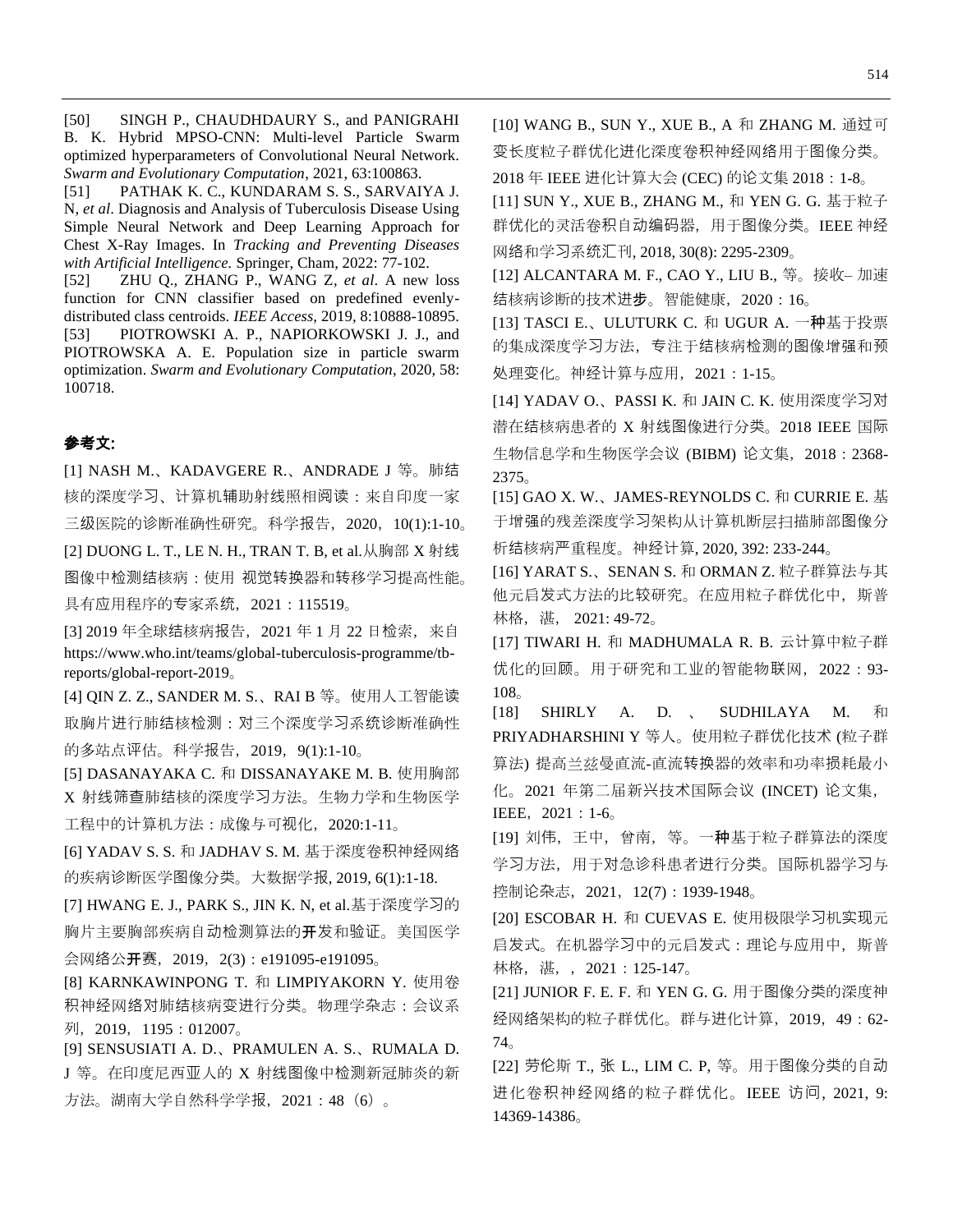[24] KHAN A. I.、SHAH J. L. 和 BHAT M. M. 冠: 一种用 于从胸部 X 射线图像检测和诊断新冠肺炎的深度神经网络。 生物医学中的计算机方法和程序,2020,196:105581。

[25] YU D., ZHANG K., HUANG L, 等. 胸部 X 线图像中外 周插入中心导管 (PICC) 的检测:一种多任务深度学习模型。 生物医学中的计算机方法和程序,2020,197:105674。

[26] SU Y.、LI D. 和 CHEN X. 基于更快的卷积神经网络框 架的肺结节检测。生物医学中的计算机方法和程序,2021, 200:105866。

[27] HATTIKATTI P. 使用卷积神经网络的基于纹理的间质 性肺病检测。2017 年大数据、物联网和数据科学国际会议 (出价) 的论文集,IEEE,2017:18-22。

[28] ANTHIMOPOULOS M., CHRISTODOULIDIS S., EBNER L, 等。使用深度卷积神经网络对间质性肺疾病进 行肺模式分类。IEEE 医学影像学报,2016,35(5):1207- 1216。

[29] LIU X.、LEI H. 和 HAN S. 使用卷积神经网络从计算 机断层扫描中检测结核病。计算机断层扫描的进展, 2019, 08(04): 47–56。

[30] HOODA R.、SOFAT S.、KAUR S 等。深度学习:一 种使用胸片检测结核病的潜在方法。 2017 年 IEEE 信号和 图像处理应用国际会议 (ICSIPA) 的论文集, IEEE, 2017:497-502。

[31] RAJARAMAN S., CANDEMIR S., XUE Z, 等。用于改 进胸片中结核病检测的模型的新型堆叠概括。2018 年第 40 届 IEEE 医学与生物学工程学会 (欧洲商业银行) 国际会 议论文集, IEEE, 2018: 718-721。

[32] ABIDEEN Z. U.、GHAFOOR M.、MUNIR K 等。不确 定性有助于使用贝叶斯卷积神经网络进行稳健的结核病识 别。IEEE 访问,2020 年,第 8 期:22812-22825。

[33] CAO Y., LIU C., LIU B, 等。在资源匮乏和边缘化社区 中使用深度学习和移动医疗技术改进结核病诊断。2016 IEEE 首届互联健康国际会议论文集:应用、系统和工程技 术(追赶),IEEE,2016:274-281。

[34] SHIN H. C., ROTH H. R., GAO M, 等。用于计算机辅 助检测的深度卷积神经网络:美国有线电视新闻网架构、

数据集特征和迁移学习。IEEE 医学影像学报, 2016,  $35(5):1285-1298$ <sub>o</sub>

[35] TAJBAKHSH N.、SHIN J. Y.、GURUDU S. R. 等。用 于医学图像分析的卷积神经网络:全面训练还是微调? IEEE 医学影像学报,2016,5(5):1299-1312。

[36] LIU C., CAO Y., ALCANTARA M, 等。德克萨斯-美国 有线电视新闻网:使用卷积神经网络检测胸部 X 射线图像 中的结核病。国际图像处理会议论文集,国际知识产权中 心,2018:314-318。

[37] KERMANY D. S., GOLDBAUM M., CAI W., 等。通过 基于图像的深度学习资源识别医学诊断和可治疗疾病通过 基于图像的深度学习识别医学诊断和可治疗疾病。细胞, 2018, 172(5): 1122-1131。

[38] RAHMAN T.、KHANDAKAR A.、KADIR M. A. 等。 使用深度学习、分割和可视化的胸部 X 射线进行可靠的结 核病检测。 IEEE 访问, 2020, 8: 191586-191601。

[39] DIAS JÚNIOR D. A.、DA CRUZ L. B.、BANDEIRA DINIZ J. O 等。使用深度特征和粒子群算法优化的 XGBoost 基于胸部 X 射线图像对新冠肺炎患者进行分类的 自动方法。具有应用程序的专家系统,2021:183。

[40] 加斯帕 A.、奥利瓦 D.、库瓦斯 E. 等。使用元启发式 算法的卷积神经网络中的超参数优化。在机器学习中的元 启发式:理论和应用。斯普林格,查姆。 2021:37-59。

[41] FOYSAL M. F. A.、SULTANA N.、RIMI T. A. 和 RIFAT M. H. 使用粒子群优化的卷积神经网络超参数优化。 在数据挖掘和信息安全的新兴技术中, 斯普林格, 新加坡, 2021:363-373。

[42] TUBA E. 、 BAČANIN N. 、 STRUMBERGER I. 和 TUBA M. 卷积神经网络超参数调整。人工智能:理论与应 用,斯普林格,2021:65-84。

[43] AHSAN M.、GOMES R. 和 DENTON A. 使用迁移学 习进行结核病检测的卷积神经网络的应用。2019 IEEE 国 际电子信息技术会议 (EIT) 论文集,IEEE,2019:427-433 [44] RUBINI C. 和 PAVITHRA N. 使用 AHE 和克拉赫技术 增强核磁共振图像的对比度。国际创新技术与探索工程杂 志, 2019, 9(2): 2442-2445.

[45] ALMABDY S. 和 ELREFAEI L. 基于深度卷积神经网 络的人脸识别方法。应用科学, 2019, 9(20): 4397。

[46] CARVALHO T., DE REZENDE E. R., ALVES M. T, 等。 通过 VGG19 美国有线电视新闻网的迁移学习, 通过眼睛